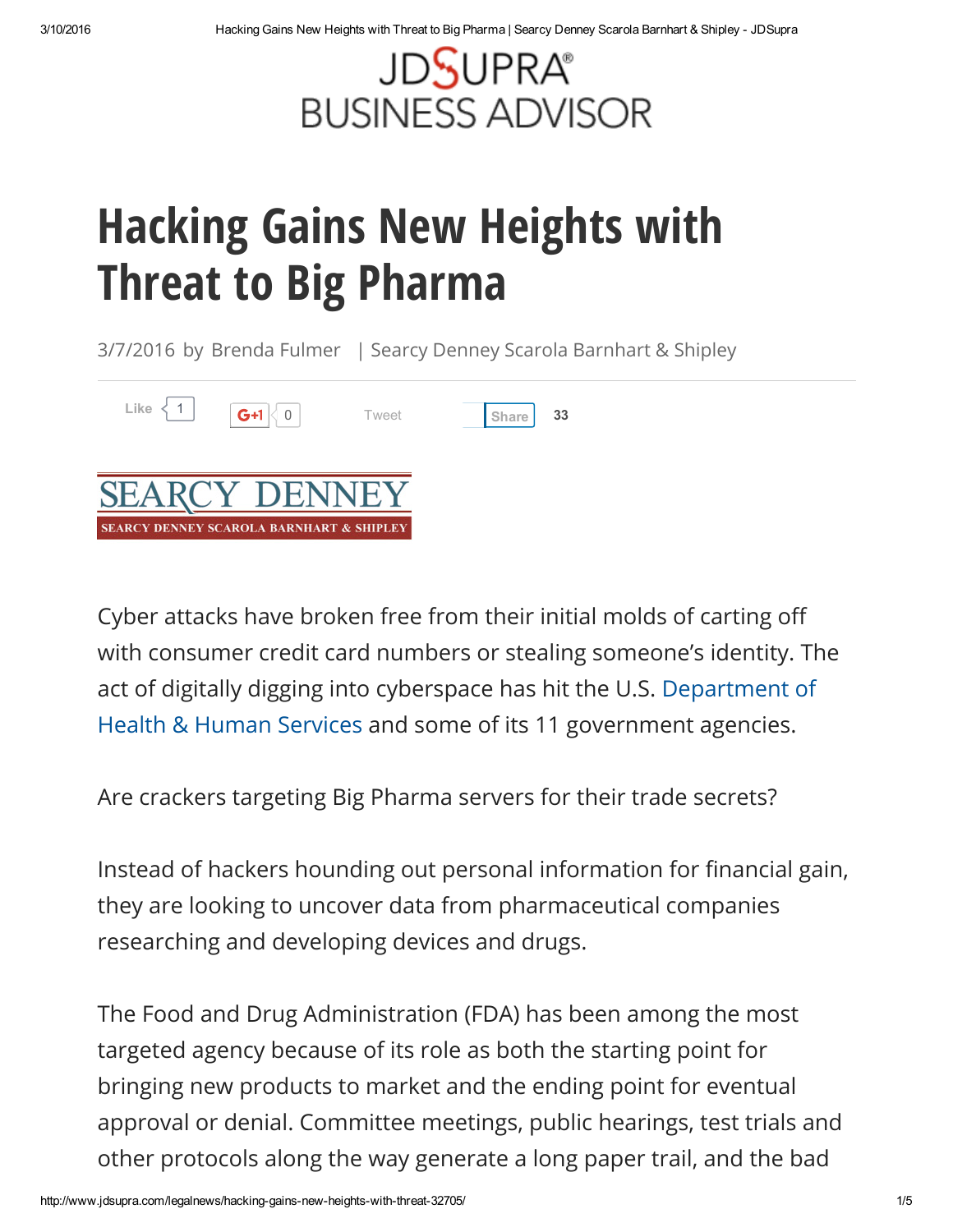guys see an opportunity to profit from it.

How? Why? Al Berman, a healthcare-security expert, has an answer for the uptick in hacking attempts on Big Pharma.

"One of the reasons this is being done is for stock manipulation," Berman said in a Federal Times article titled "Why hack the [FDA?"](http://www.federaltimes.com/story/government/cybersecurity/2016/02/16/hack-fda/80408670/) "If you can find out where somebody is in the testing phase for a drug ... if you can figure out where they are in that cycle or how well it's going, I think that's tremendous information, with different reasons than every other hack you've seen."

Federal Times issued a Freedom of Information request for cybersecurity breaches and found that 1,036 incidents had been reported between 2013 and 2015. Of those, half were illegitimate, unauthorized access into FDA computers. Another 21 percent were classified as probes or scans – similar to phishing – and 19 percent were malware intrusions.

Further, in excess of 14,000 records maintained by an FDA sub-agency, the Center for Biologics [Evaluation](http://www.fda.gov/AboutFDA/CentersOffices/OfficeofMedicalProductsandTobacco/CBER/) and Research, were compromised in 2013.

Berman said the goal probably was to gain an economic edge.

"It's a huge advantage," he said. "If you can hack the pharmaceutical [databases] and find out what their information on clinical testing is and get a preview of what the FDA is about to do, it's a huge, huge financial advantage."

The Center for Biologics Evaluation and Research, or CBER, handles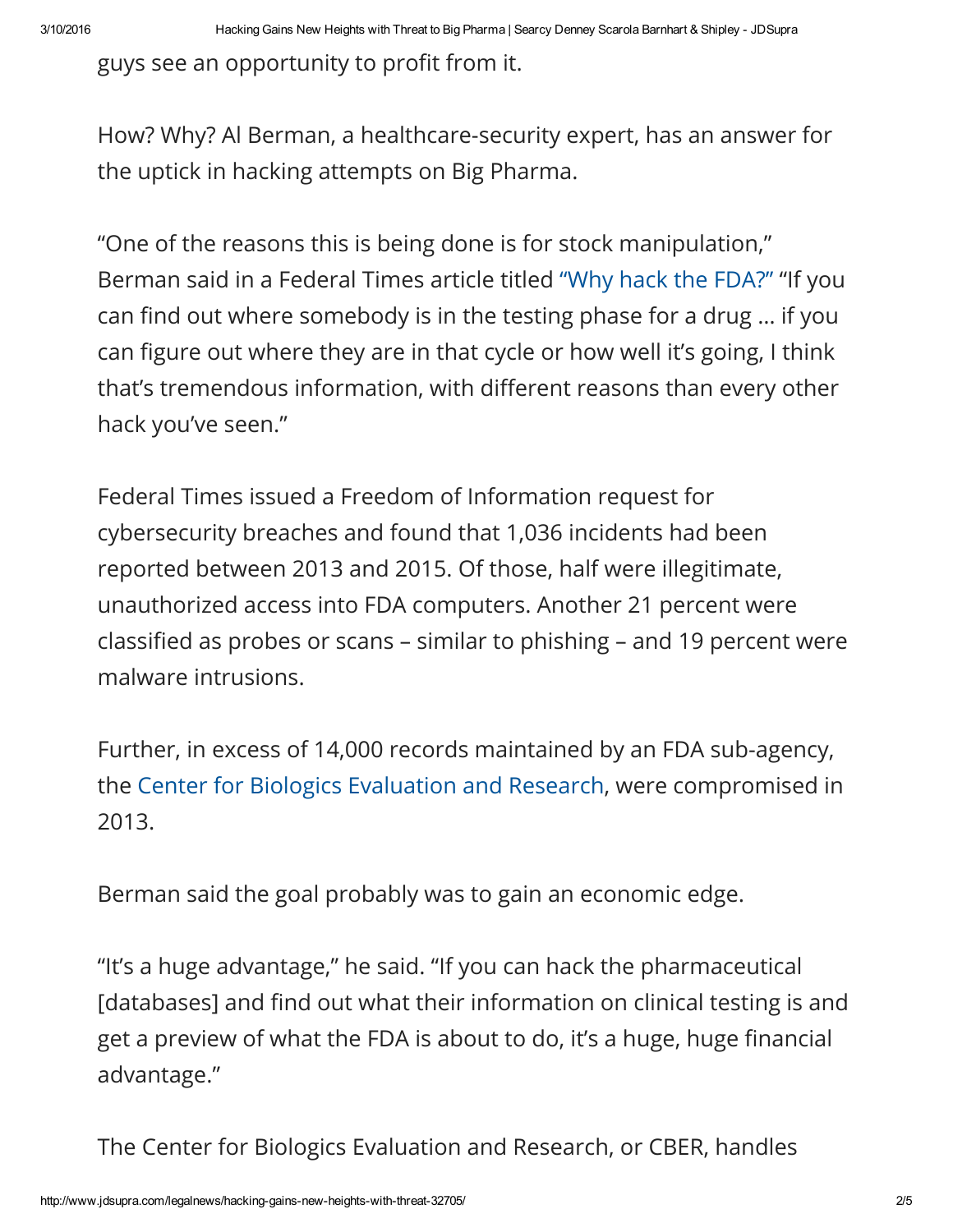3/10/2016 Hacking Gains New Heights with Threat to Big Pharma | Searcy Denney Scarola Barnhart & Shipley JDSupra

products governed under the Federal Food, Drug and Cosmetic Act and the Public Health Service Act. Such sensitive data should be more vigorously protected.

Leo Scanlon, the HHS information security officer, said the department is aware of the illicit trend and in the process of analyzing ways to beef up its online defense system.

## RELATED POSTS

'Tis the Season for Data [Breaches,](http://www.jdsupra.com/legalnews/tis-the-season-for-data-breaches-ident-78772/) Identity Theft

## LATEST POSTS

Tobacco Companies Resist Truthful [Disclosures](http://www.jdsupra.com/legalnews/tobacco-companies-resist-truthful-41600/)

\$11 Million Verdict Against [Gynecare](http://www.jdsupra.com/legalnews/11-million-verdict-against-gynecare-21532/) Prolift Pelvic Floor Repair System Under Appeal

[Hacking](http://www.jdsupra.com/legalnews/hacking-gains-new-heights-with-threat-32705/) Gains New Heights with Threat to Big Pharma

Power Morcellator Cases [Transferred](http://www.jdsupra.com/legalnews/power-morcellator-cases-transferred-to-41484/) to Kansas

See [more](http://www.jdsupra.com/profile/Searcy_Denney_Scarola_Barnhart_Shipley_docs/) »

*DISCLAIMER: Because of the generality of this update, the information provided herein may not be* applicable in all situations and should not be acted upon without specific legal advice based on particular *situations.*

*© Searcy Denney Scarola Barnhart & Shipley 2016 | Attorney Advertising*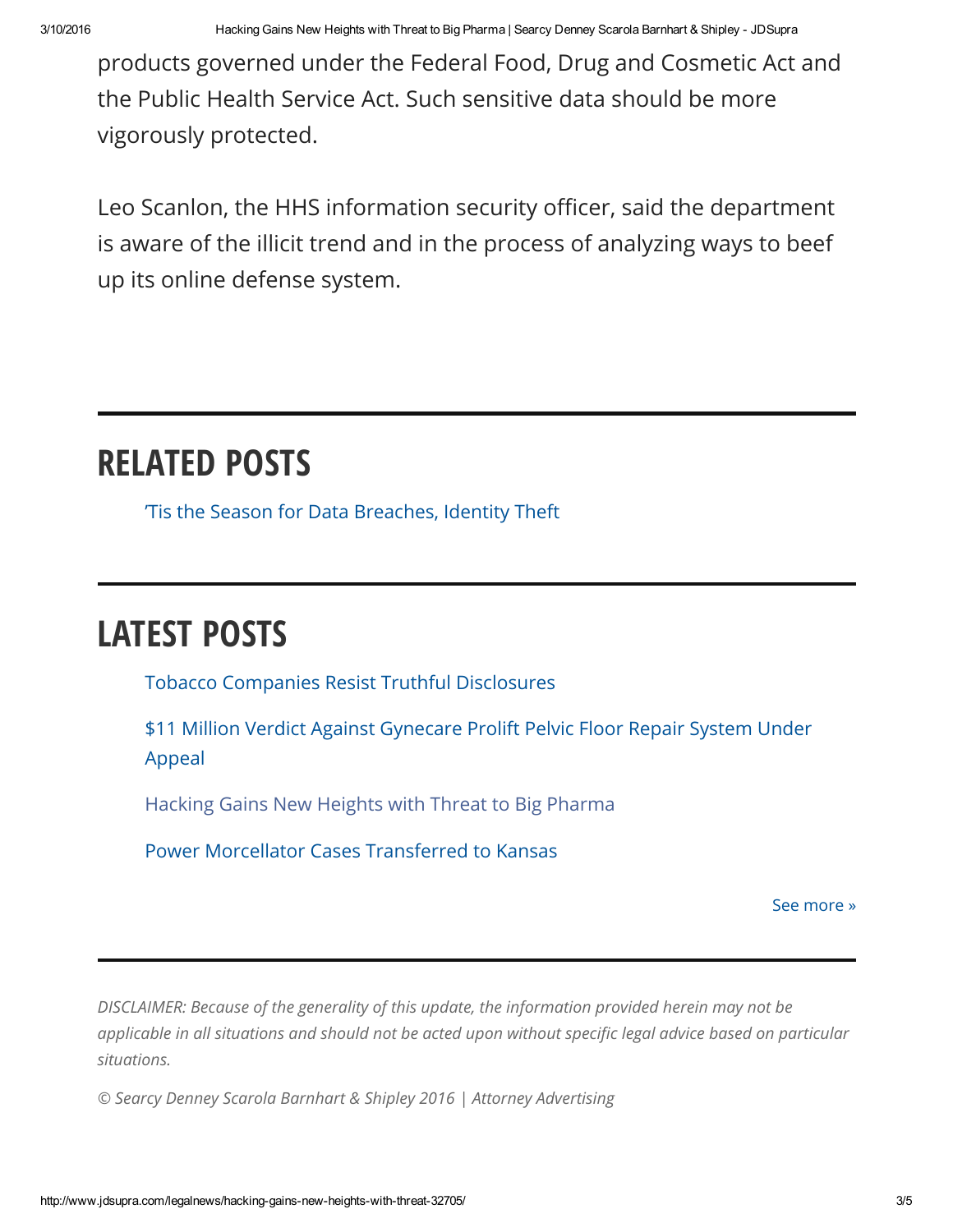| <b>WRITTEN BY:</b>                                               |            |
|------------------------------------------------------------------|------------|
| Searcy Denney Scarola Barnhart & Shipley<br><b>SEARCY DENNEY</b> | + Follow   |
| Brenda Fulmer                                                    | + Follow   |
| <b>PUBLISHED IN:</b>                                             |            |
| Cyber Attacks                                                    | $+$ Follow |
| Cybersecurity                                                    | + Follow   |
| Data Breach                                                      | + Follow   |
| Data Protection                                                  | + Follow   |
| <b>FDA</b>                                                       | + Follow   |
| Hackers                                                          | + Follow   |
| Pharmaceutical Industry                                          | $+$ Follow |
| Popular                                                          | $+$ Follow |
| Research and Development                                         | $+$ Follow |
| <b>Business Organization</b>                                     | + Follow   |
|                                                                  |            |